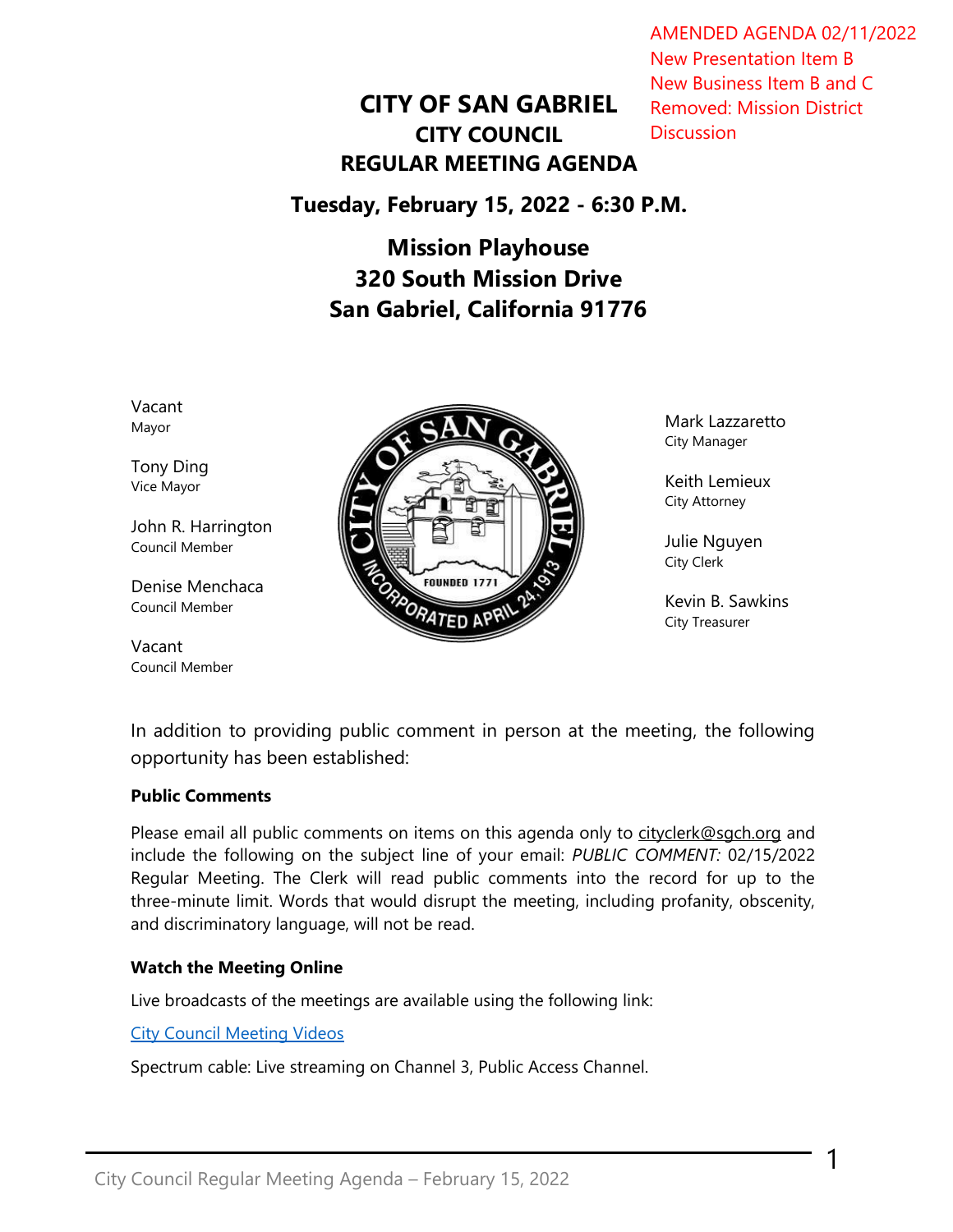# **City Council Regular Meeting Agenda Tuesday, February 15, 2022**

- **CALL TO ORDER**
- **PLEDGE OF ALLEGIANCE LED BY:** Vice Mayor Ding
- **ROLL CALL:** Vice Mayor Ding, Council Members Harrington, Menchaca
- **1. APPROVAL OF AGENDA ORDER**
- **2. PRESENTATION**
	- **A. RECOGNITION OF FORMER MAYOR CHIN HO LIAO FOR HIS SERVICE TO THE CITY OF SAN GABRIEL**
	- **B. [RECOGNITION OF POLICE CAPTAIN FABIAN VALDEZ FOR HIS SERVICE TO](https://www.sangabrielcity.com/DocumentCenter/View/16094/22---Certificate-of-Recognition---Fabian-Valdez)  [THE CITY OF SAN GABRIEL](https://www.sangabrielcity.com/DocumentCenter/View/16094/22---Certificate-of-Recognition---Fabian-Valdez)**
	- **C. PROCLAMATION [FOR KIWANIS CLUB'S](https://www.sangabrielcity.com/DocumentCenter/View/16071/22---Proclamation-for-Kiwanis-Club-Pancake-Breakfast-and-Egg-Hunt) PANCAKE BREAKFAST AND EGG [HUNT](https://www.sangabrielcity.com/DocumentCenter/View/16071/22---Proclamation-for-Kiwanis-Club-Pancake-Breakfast-and-Egg-Hunt)**
	- **D. INTRODUCTION OF NEW PUBLIC INFORMATION OFFICER CLARA TSANG**
	- **E. COVID-19 UPDATE**

#### **3. PUBLIC COMMENT**

#### **4. CONSENT CALENDAR**

All items listed under the Consent Calendar are considered routine and recommendations will be approved in one motion unless a member of the City Council or audience requests separate discussion.

#### **A. APPROVAL OF MINUTES**

The minutes are a record of the official actions taken at the City Council meeting.

1. [Minutes of the City Council Regular Meeting of February 1, 2022.](https://www.sangabrielcity.com/DocumentCenter/View/16078/Item-4A---02-01-2022-Regular-Minutes)

Recommended Action: Approval.

#### **B. [MATERIAL DEMANDS](https://www.sangabrielcity.com/DocumentCenter/View/16079/Item-4B--Material-Demands)**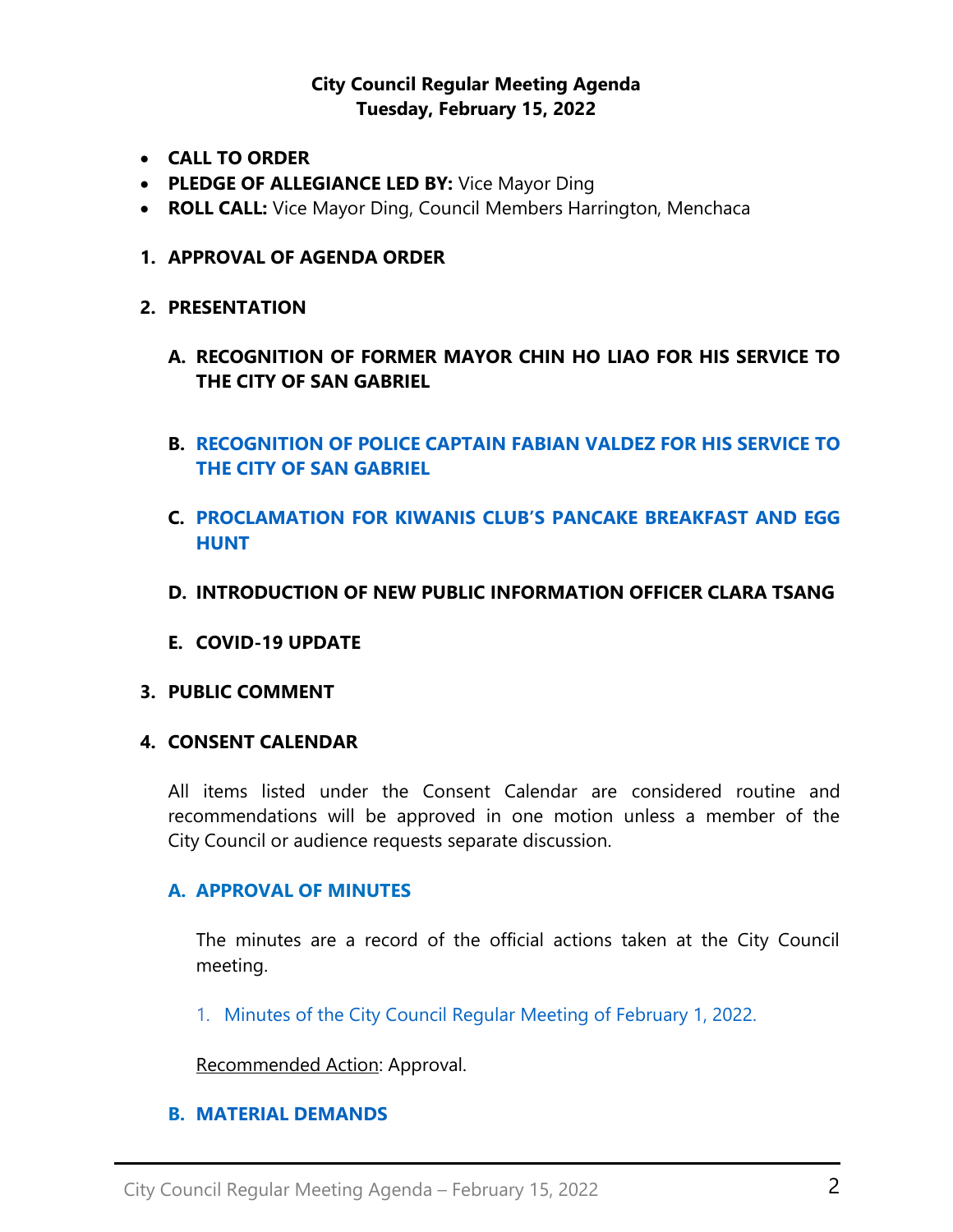The most recent Material Demands from the Finance Department are presented to the City Council for review and approval.

### Recommended Action:

Staff recommends that the City Council approve Material Demands as presented.

# **C. [CASH AND INVESTMENT REPORT](https://www.sangabrielcity.com/DocumentCenter/View/16073/Item-4C---Cash-and-Investmente-Report---January-2022) – JANUARY 2022**

In accordance with the City of San Gabriel's 2021-22 Adopted Investment Policy (Resolution No. 21-30 dated July 20, 2021) and California Government Code Section 53646, the Finance Director is to render an investment report to the City Council, City Treasurer, City Manager, and the City Attorney. The January 2022 Cash and Investment Report is presented to receive and file in accordance with the City's adopted 2021-22 Investment Policy.

# Recommended Action:

Staff recommends that the City Council receive and file the Cash and Investment Report for January 2022.

# **D. [EXCHANGE OF PROPOSITION A FUNDS](https://www.sangabrielcity.com/DocumentCenter/View/16074/Item-4D---Exchange-of-Proposition-A-Funds)**

The City of San Gabriel receives over \$800,000 annually in Proposition (Prop) A Local Return Funds from the Los Angeles County to be used for the benefit of public transit. Approximately one-half of the funds are used to operate the City's Dial-A-Ride and Recreation transit programs each year. Since the City does not have other eligible projects and must use these funds within a threeyear period, it has now accumulated a balance of about \$1.1 million in unspent Prop A Funds. Los Angeles County Metro allows agencies to exchange Prop A Funds. Los Angeles County Metro allows agencies to exchange Prop A Funds for unrestricted General Fund revenue at a discounted rate – a practice that San Gabriel has taken advantage of in the past. Foothill Transit has offered to exchange \$1 million of the City's Prop A Funds for \$750,000 in unrestricted funds, representing a rate of \$.75/\$1.00, which will yield the City's \$750,000 in revenue to the General Fund.

# Recommended Action:

Staff recommends that the City Council approve and authorize the City's Manager to executed the attached Agreement with the Foothill Transit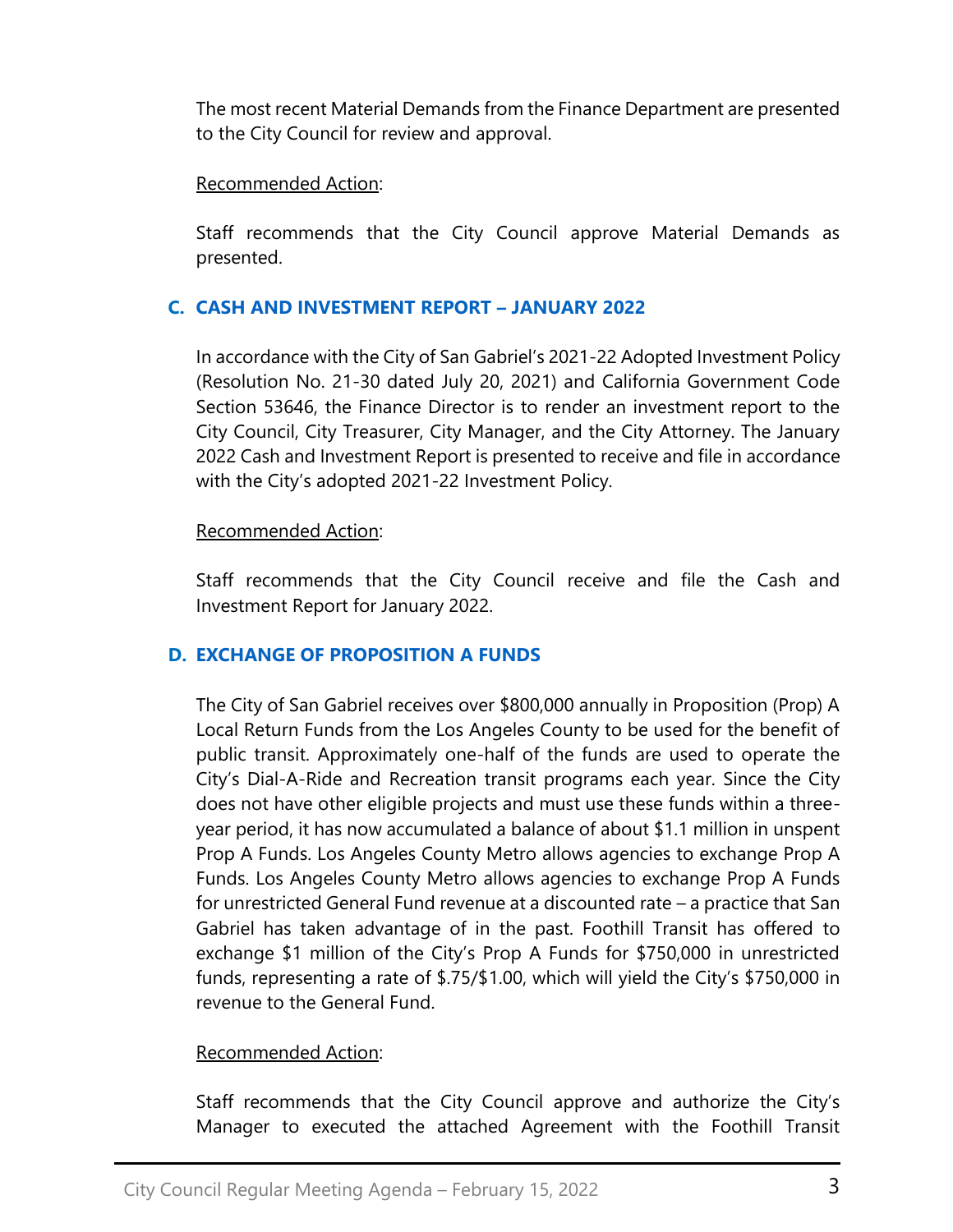Authority authorizing the exchange of \$1 million in Proposition A Funds for \$750,000 in General Fund revenue.

# **E. [PROFESSIONAL SERVICES AGREEMENT](https://www.sangabrielcity.com/DocumentCenter/View/16075/Item-4E---PSA---Printing-and-Mailing-Services-for-the-Grapevine-Guide-Publication) – PRINTING AND MAILING [SERVICES FOR THE GRAPEVINE GUIDE PUBLICATION](https://www.sangabrielcity.com/DocumentCenter/View/16075/Item-4E---PSA---Printing-and-Mailing-Services-for-the-Grapevine-Guide-Publication)**

The Grapevine Guide is the Community Services Department program and activity brochure. The City of San Gabriel utilizes a provider to print and mail the Guide to San Gabriel residents. As part of the Fiscal Year 2021-2022 budget, City Council has allocated funding in the amount of \$39,200 for publication of the Guide, as well as printing and mailing services. In November 2021, staff issued a Request for Proposal for the printing and mailing services and received three proposals. The Fiscal Year 2021-22 budget has adequate funds in Community Services Account 121-850-10-22-000 to cover the cost of publishing, printing and mailing the Guide for the remainder of the fiscal year. Future costs for the production of the Guide will be included as part of the budget process.

#### Recommended Action:

Staff recommends that the City Council review and approve the Professional Services Agreement with Advantage Incorporated to provide printing and mailing services, and authorize the City Manager to execute the agreement.

# **5. PUBLIC HEARING –** None.

**6. CONTINUED BUSINESS –** None.

# **7. NEW BUSINESS**

# **A. [SECOND AMENDMENT TO CITY MANAGER EMPLOYMENT AGREEMENT](https://www.sangabrielcity.com/DocumentCenter/View/16077/Item-7B---Second-Amendment-to-City-Manager-Employment-Agreement-between-the-City-of-San-Gabriel-and-Mark-Lazzaretto)  [BETWEEN THE CITY OF SAN GABRIEL AND MARK LAZZARETTO](https://www.sangabrielcity.com/DocumentCenter/View/16077/Item-7B---Second-Amendment-to-City-Manager-Employment-Agreement-between-the-City-of-San-Gabriel-and-Mark-Lazzaretto)**

The proposed Second Amendment to the City's Manager Employment Agreement would extend the City Manager's term of employment by an additional three years and increase the City Manager's base salary by six percent (6%). No change to any other provision of the employment agreement of any kind is proposed.

# Recommended Action: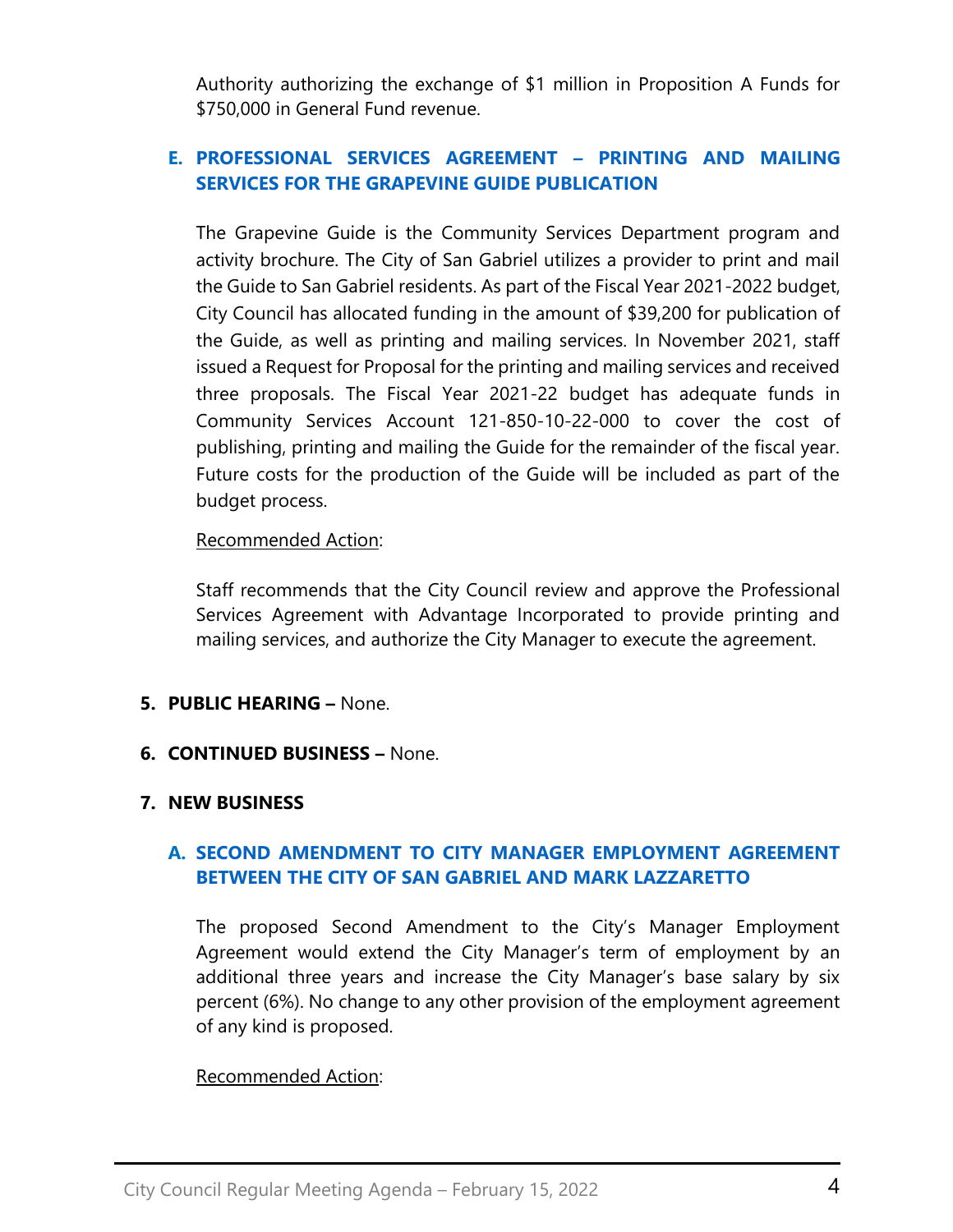Staff recommends that the City Council approve the City Manager Employment Agreement between the City of San Gabriel and Mark Lazzaretto and the amended Authorized Salary Schedule incorporating the City Manager's updated base salary.

# **B. [APPOINTMENTS TO FILL TWO VACANCIES ON THE CITY COUNCIL FOR](https://www.sangabrielcity.com/DocumentCenter/View/16093/Item-7C---Appointments-to-Fill-Two-Vacancies-on-the-City-Council-for-Terms-Expiring)  [TERMS EXPIRING AT THE CERTIFICATION OF THE NOVEMBER 2022](https://www.sangabrielcity.com/DocumentCenter/View/16093/Item-7C---Appointments-to-Fill-Two-Vacancies-on-the-City-Council-for-Terms-Expiring)  [GENERAL ELECTION](https://www.sangabrielcity.com/DocumentCenter/View/16093/Item-7C---Appointments-to-Fill-Two-Vacancies-on-the-City-Council-for-Terms-Expiring)**

On February 9 and 10, 2022, the City Council interviewed applicants to fill two vacancies on the City Council. This item is to make to make those appointments.

#### Recommended Action:

Staff recommends that the City Council appoint Carina Rivera and John Wu to fill two City Council vacancies for terms ending at the certification of the November 2022 general election by minute action and/or Resolution(s) Nos. 22-14 and 22-16.

# **C. OATH OF OFFICE AND SEATING OF NEWLY-APPOINTED CITY COUNCIL MEMBERS**

#### **8. PUBLIC COMMENT**

# **9. CITY MANAGER'S REPORT**

#### **10. COUNCIL COMMENTS AND CONFERENCE/MEETING REPORTS**

Each Council Member may address the City Council and public on matters of general information and/or concern. This is also the time for Council Members to report on conferences and/or meetings they have attended.

#### **11. CLOSED SESSION**

# **12. ADJOURNMENT**

The next regular City Council meeting will be held on Tuesday, March 1, 2022 at 6:30 P.M. Information regarding matters to be considered at each meeting will be available on the Friday before the City Council Meeting on the City's website at [www.sangabrielcity.com.](http://www.sangabrielcity.com/)